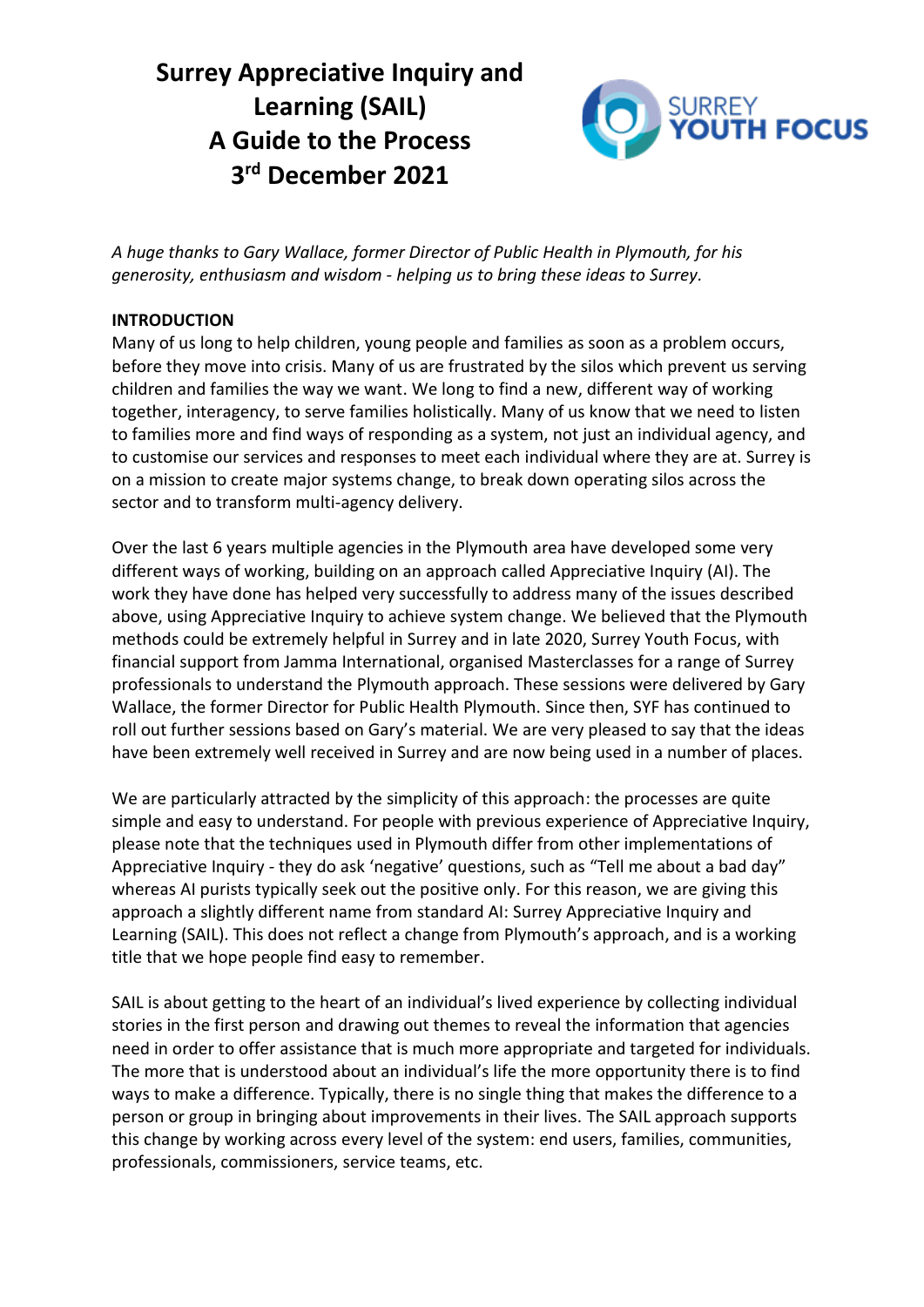

# **CONTENTS**

This document aims to support professionals to carry out the SAIL process by explaining the key steps, their context and providing practical "do's and don'ts". The material presented here is gathered from Plymouth's and Gary's, extensive, real-world experience and advice.

It outlines the 5 steps of the process and then, for each of the steps, provides details on what to do and tips and advice about what's important and why. There's also a real individual story from Plymouth provided as an example.

#### **PROCESS OVERVIEW**

These are the five steps<sup>1</sup> that are described in this document:

- 1. Decide on the area of inquiry
- 2. Develop open questions to ask individuals
- 3. Collect the individual stories
- 4. 'Sense-making' review and understand what individuals experience
- 5. Take action make changes and/or devise experiments to understand more deeply

#### *Iterate the process again, from the beginning*

Despite the simplicity of the process, we believe that it has the power to transform the system and the support given to residents. Just starting to use some of the ideas will show benefits. However, we believe that following the process methodically will increase the effectiveness and power - there are a number of subtle benefits of individual elements or their interactions that are valuable to appreciate. We have aimed to highlight these points to assist anyone adopting the process.

<sup>1</sup> These steps map very closely to conventional Appreciative Inquiry: Define, Discover, Dream, Design, Deliver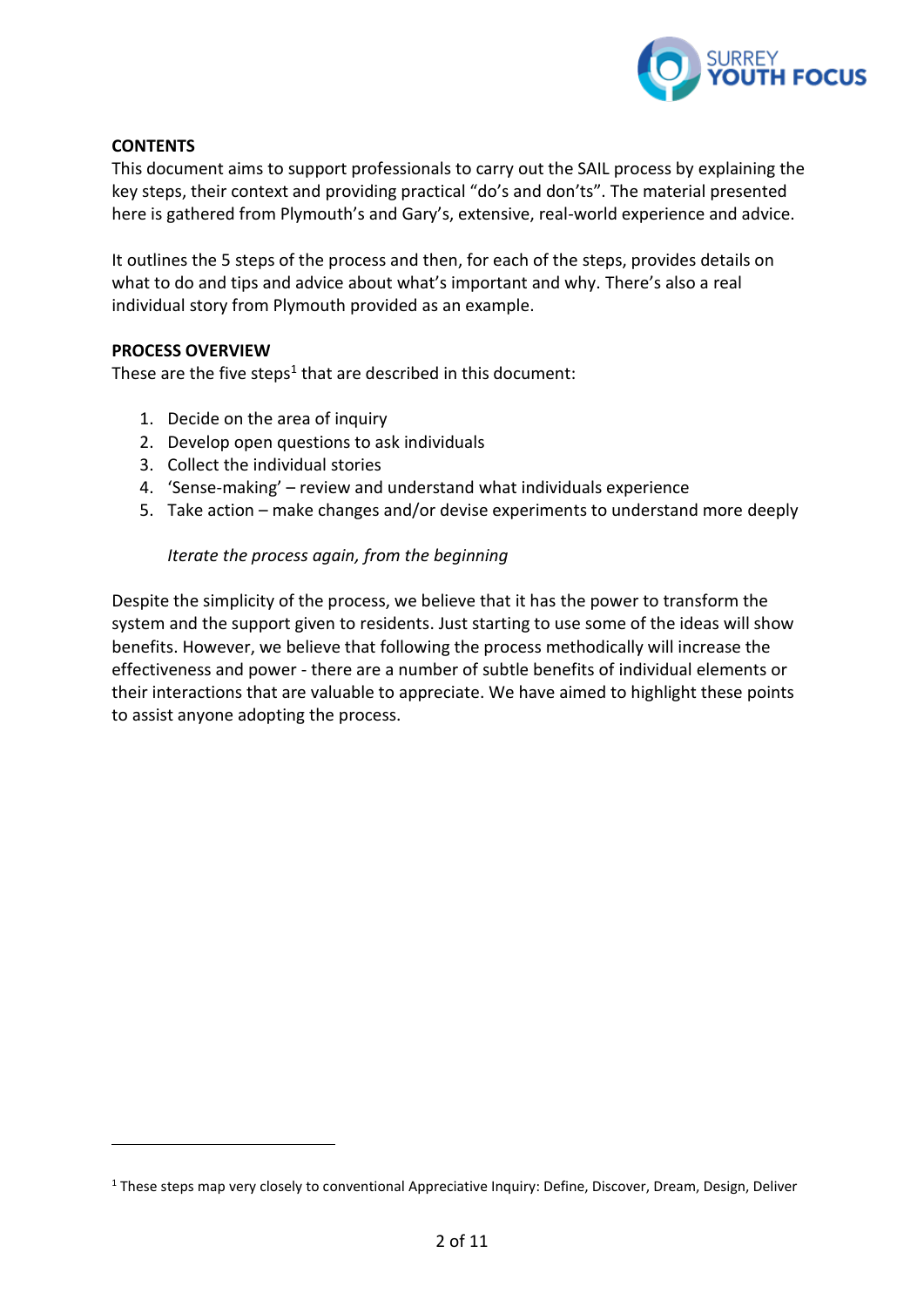

# **STEP 1 - DEFINE INQUIRY AREA**

# **Define the area of inquiry – what do you want to know more about?**

# **What is involved**

- i) Work together with other teams, departments or organisations so that you have a range of people involved from across the system. It is likely that you will collect stories that require action from various parts of the system, so it's important to include people from different parts of the system.
- ii) Explore the area of inquiry that you would like to consider, without thinking about current service offerings.
- iii) Think from the perspective of the individuals, not from the perspective of the service, team or organisation.
- iv) SAIL is mostly focusing on changing user services/experiences. However, these techniques can also be used to explore issues with teams, departments, etc.
- v) Once drafted, think about who else you might want to get buy in from for the line of inquiry.

#### **Notes/tips**

- See this as an opportunity to gather completely new information.
- IMPORTANT: this is about finding out about people's lives, not whether they meet particular thresholds for particular services.
- Remember that, almost certainly, you will be finding out information that other agencies can make use of. Therefore, think as broadly as you can.
- Think about areas that you don't know about.
- Challenge any assumptions about what you do know: how complete is your knowledge?
- If a professional has a strong belief about how a problem should be solved or a course of action, make sure that the definition is broad enough to get an objective understanding of what citizens really need.

#### Example Lines of Inquiry

- Find out about how and why people use green spaces or open spaces.
- Find out more about the lives of children who are obese and the factors which lead to their obesity.
- Find out about the lives of smokers.
- Find out more about the lives of smokers and the factors which influence their smoking.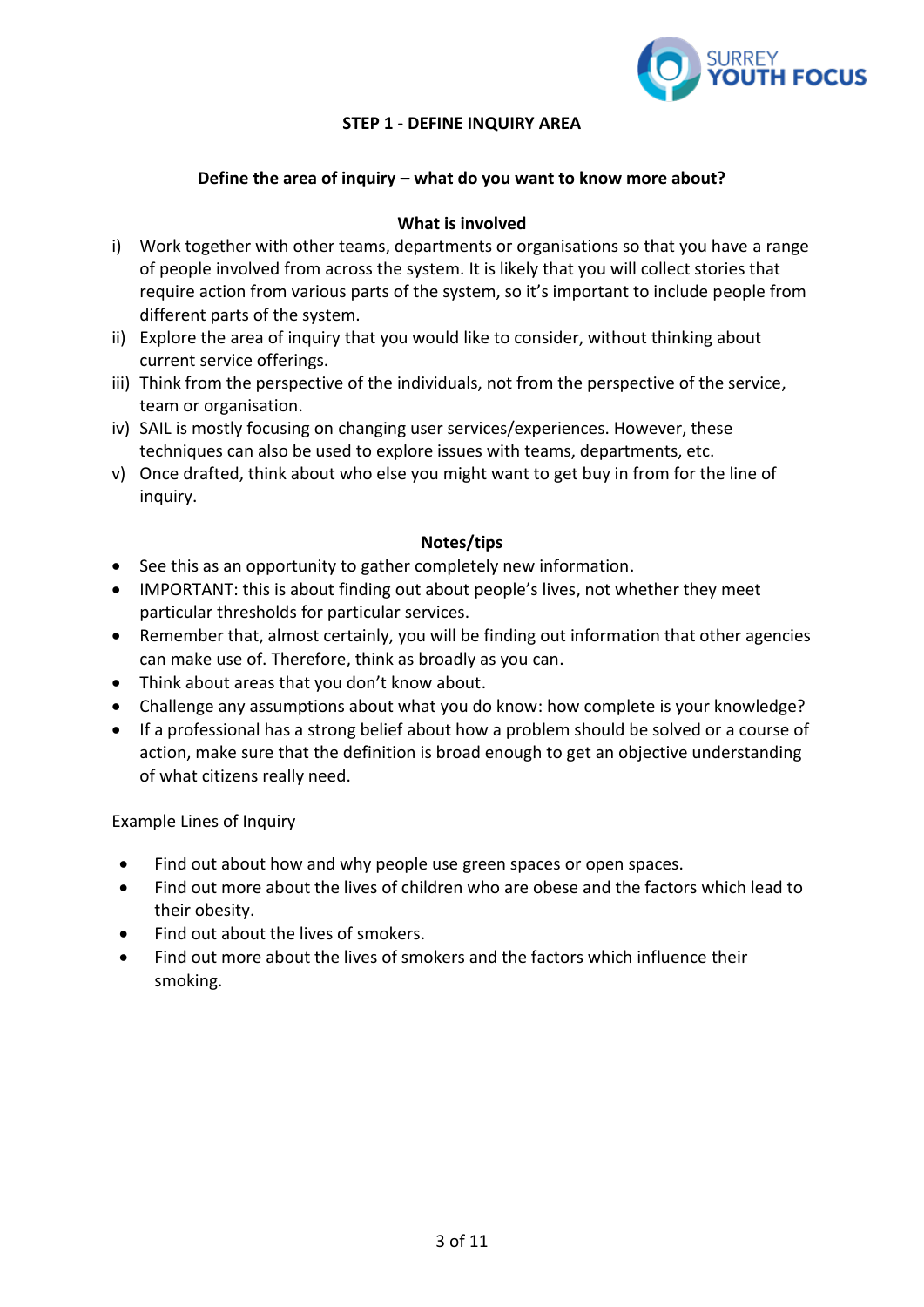

# **STEP 2 - DEVELOP OPEN QUESTIONS**

# **Develop 'open questions' – what are you going to ask people?**

# **What is involved**

- i) Get relevant team members together to create the 'open questions'.
- ii) If possible, work across different agencies. It's useful to engage people with differing views on the help or support that might be needed to get a wider perspective.
- iii) Create questions that are as open and simple as possible.
- iv) Create questions that do not pre-judge the answer, do not set an agenda or do not have a specific goal. This leaves space for any sort of response.
- v) The goal is to understand whatever is present for the individuals—their 'lived experience'—which can vary hugely and can't be anticipated.

#### **Notes/tips**

- See below for examples of open questions.
- Cross-agency working creates an opportunity for different groups to work closely together, to develop relationships and build more trust.
- Don't ask specifically about services being offered, keep the questions neutral.
- Don't be tempted to use your 'perfect' question; it's probably too specific.
- Avoid thinking about service thresholds.
- The most valuable responses could well be those that give a totally different perspective on the person's life and are not remotely connected to the work or perspective of the person asking the questions.
- Example: as part of a smoking cessation service inquiry, a smoker who had previously avoided engaging with various services was given dental treatment, as the inquiry process revealed that for many years he had been embarrassed at the state of his teeth. This led to an improvement in self-esteem.

#### **Developing Open Questions**

#### Example 1

A standard question that works well is to ask about daily life:

*Tell us about a typical day*

Depending on the responses to the first question, this can be followed up by asking:

*Tell us about a nightmare day*

*Tell us about a good day*

# Example 2

Be careful not to make assumptions in your questions. For example:

*Tell us about who you would talk to if something was bothering you or you needed help.*

This assumes that the person would actually talk to someone (eg, they might just hide in their room). Aim to keep the question more neutral and simpler.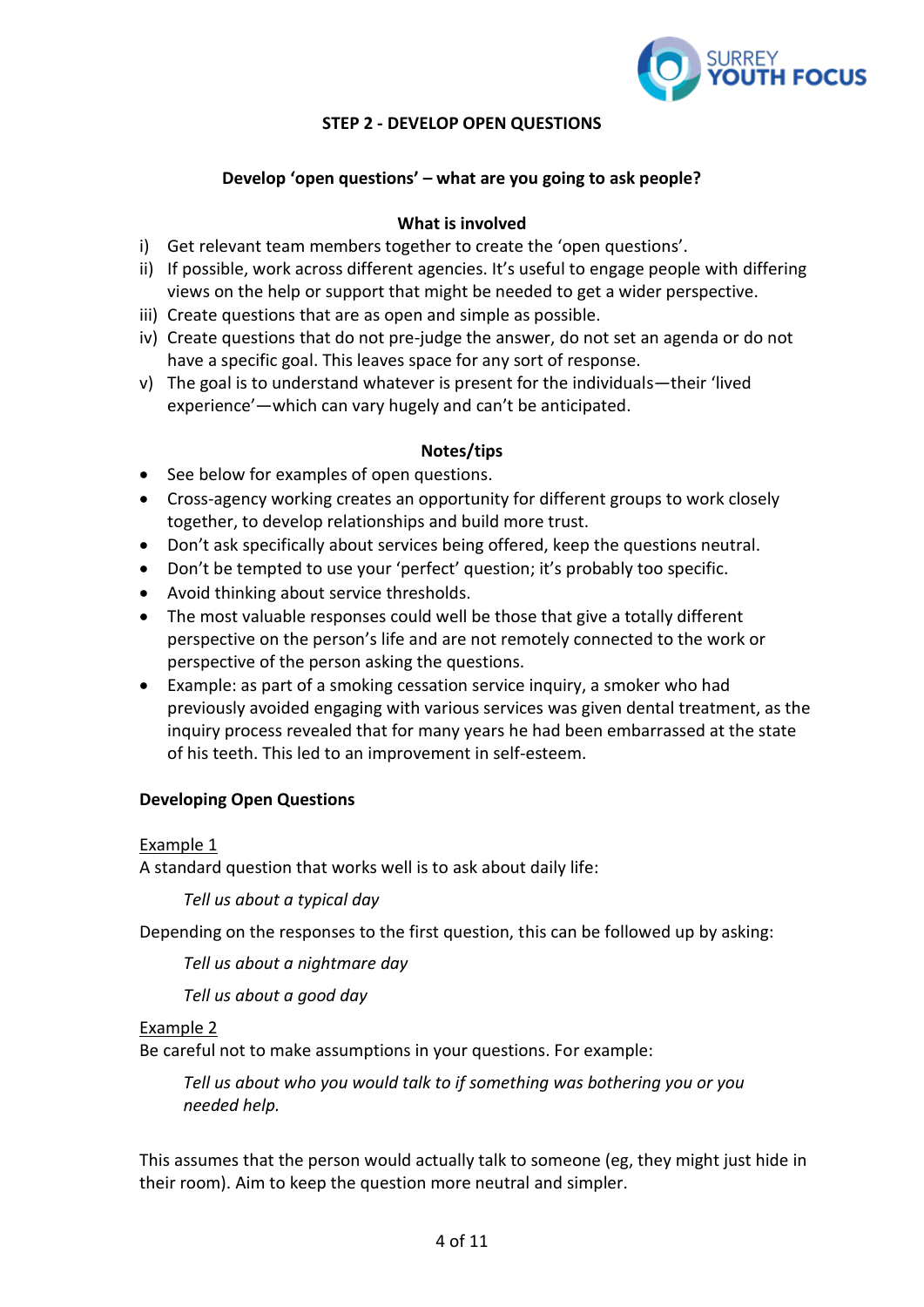

*What would you do if you were worried or needed help?*

# Example 3

If possible, avoid more than one question in a sentence.

*Who or what makes the most difference to you and your family and why?* They will probably tell you the 'why'. If they don't, that can be a follow-up question. *Who or what makes the most difference to you and your family? Why?*

# Example 4

Finding out about what people like doing is valuable because it helps connect to positive aspects of their lives.

*If you go out, where do you go? Where do you love going? How often do you go out? How do you feel when you go out?*

# **Food for thought**

*Interviewer*: "We're just going to ask you one question: What's the question we should be asking?"

"The question has to catch people where they are, to meet them where there is the most energy and relevance for them, and then use that energy to go deeper." *Finn Voldtofte<sup>2</sup>*

<sup>2</sup> The Art of Powerful Questions, Vogt E, Brown J, Isaacs D, 2003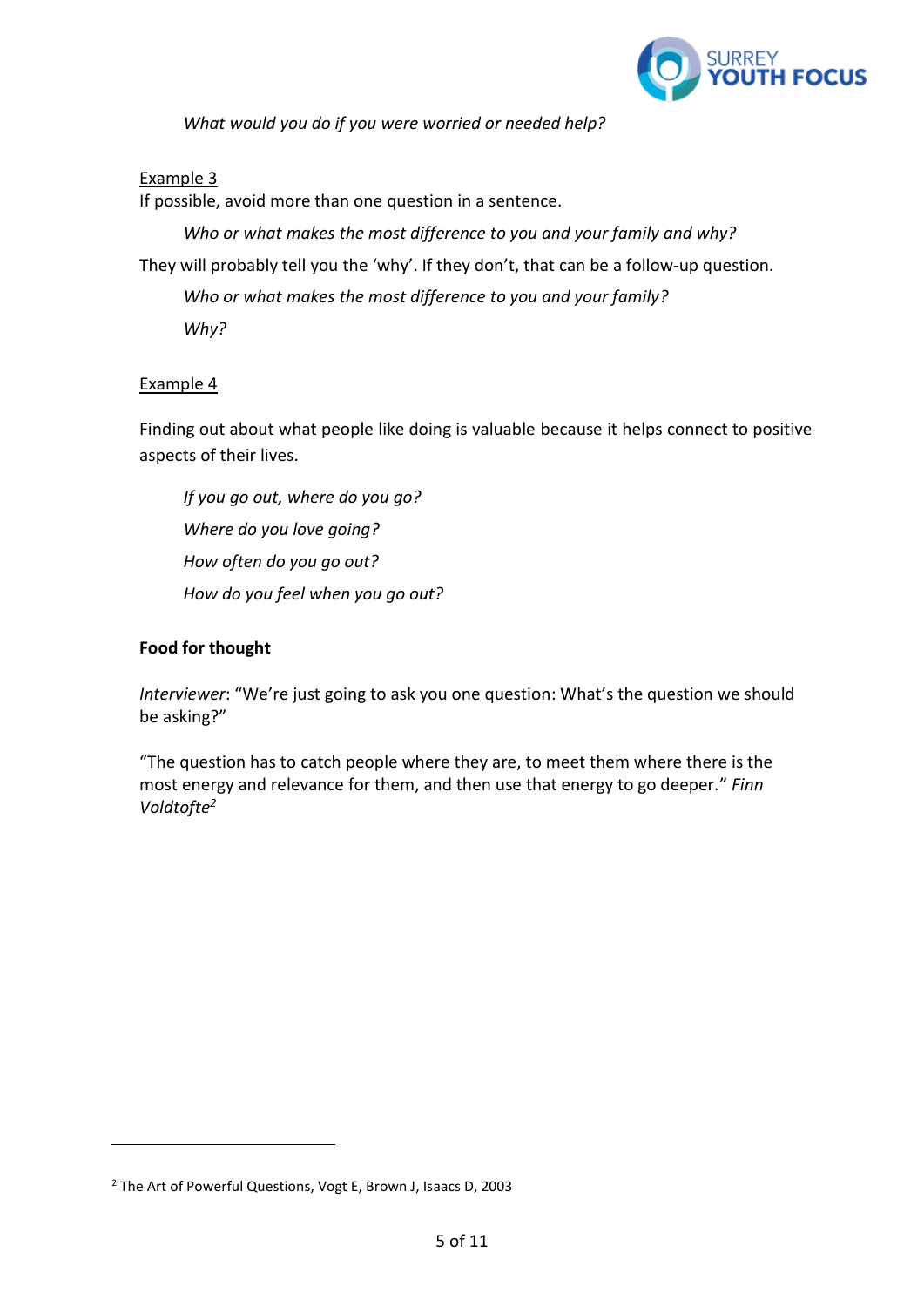

# **STEP 3 - COLLECTING STORIES**

# **Going out to the public to listen**

#### **What is involved**

- i) Seek out a variety of people from across the system who are willing to help ask the questions. We have found people are often happy to do this alongside their day job.
- ii) The listening is ideally done in pairs aim for the two people to come from different parts of the system, or with different perspectives – it's powerful if they hear the same story.
- iii) The work is done in pairs so that one person can be the primary listener asking the questions and focusing on listening to the individual's story, so that they really feel heard. The other person records the response.
- iv) Ask the open question(s) of the individual concerned.
- v) The second listener records the individual's story as verbatim as they can. IMPORTANT: write down the responses in the first person ("I am a single mum with 3 children…").
- vi) Record everything don't censor content.

#### **Notes/tips**

- People are encouraged to talk openly, revealing what their lived experience actually is and describing other, less obvious factors affecting or influencing them.
- Just the process of being listened to can create relationship and build trust between the teller and the listener(s).
- There are multiple 'people' benefits to collecting 1<sup>st</sup>-person stories:
	- $\circ$  Simple there's no magic to capturing a story in the 1<sup>st</sup>-person just write it down
	- $\circ$  Consistent as the story is the exact words of the individual there is no information lost, interpreted or unintentionally filtered by the listener(s).
	- $\circ$  Empathy capturing the whole story in the 1<sup>st</sup>-person means it remains a real and personal experience that people connect to and empathise with, whenever it is read: *"If we can get the words of a person in your mouth in the 1st person it builds empathy; it's almost impossible to read those stories and not feel empathy for that woman and her circumstances.<sup>3</sup> "*
	- $\circ$  Powerful hearing a 1<sup>st</sup>-person story read aloud can create empathy long after the initial process involving the first listeners and hold its power each time it is heard by others.
	- $\circ$  Neutral the 1<sup>st</sup>-person story benefits from not being a visual record, avoiding the listeners' automatic or subconscious judgements about an individual's circumstances, clothes, accent, demeanour, etc.
	- $\circ$  Persistent so often the information about an individual's experience is diluted by the time it reaches key decision makers. The reality of someone's life and the actual needs of them as an individual are often reduced or lost.

<sup>&</sup>lt;sup>3</sup> Gary Wallace, from an SYF Masterclass.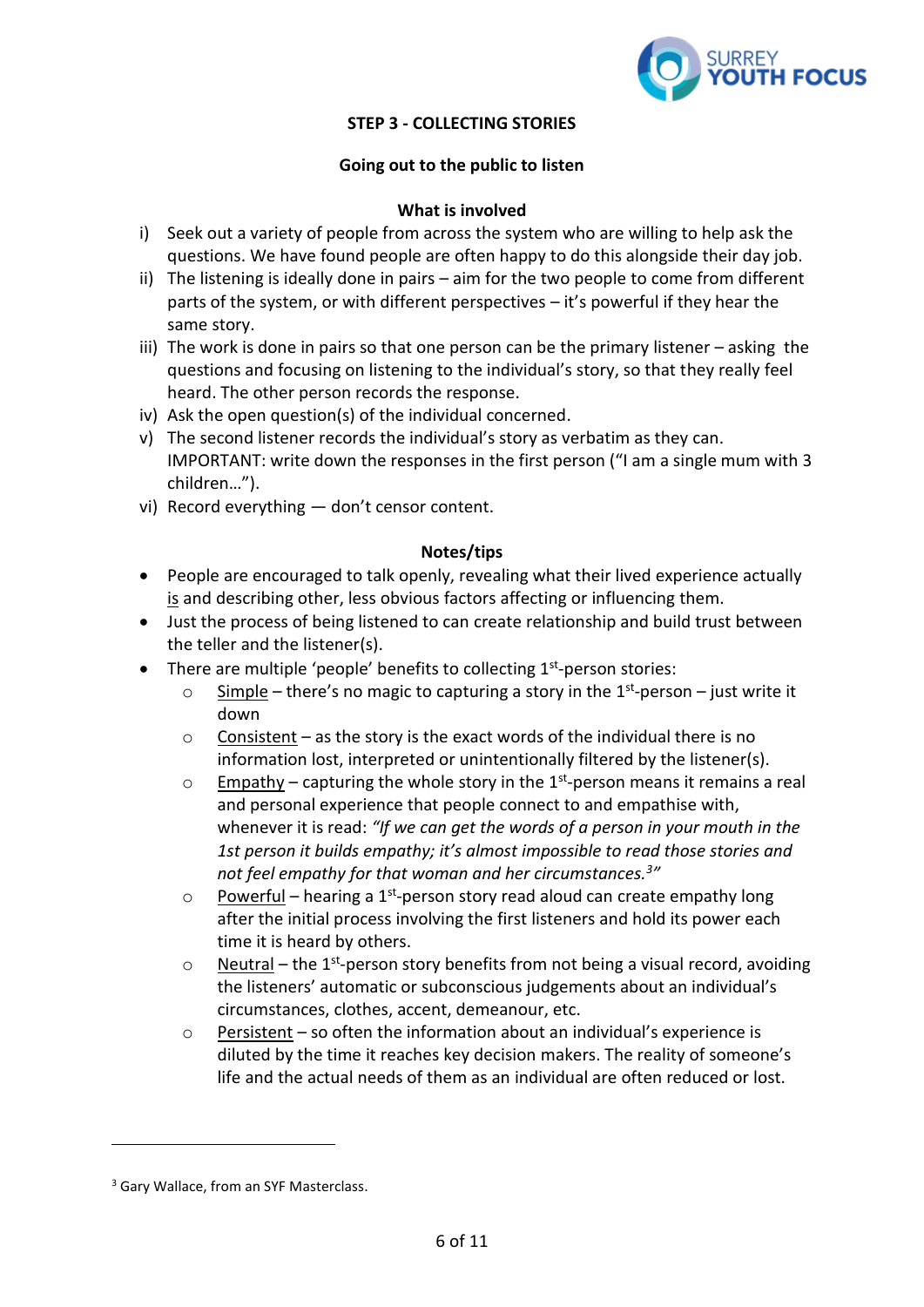

- o Sharing many people across the system can benefit from the information gained from one story. The individual is telling it from their point of view, not the system's.
- There are several 'data' benefits of first-person stories:
	- o Simple there's no complexity to capturing and recording the data. Everyone has the right technology – initially pen and paper and then a simple text document.
	- o Consistent the data is consistent across different listeners and across different agencies
	- o Shareable there are no barriers of format, training or technology in sharing data (appropriately anonymised)
	- o Evidence the stories form a set of data that will support, and provide a clear evidence base for, service decisions and offerings.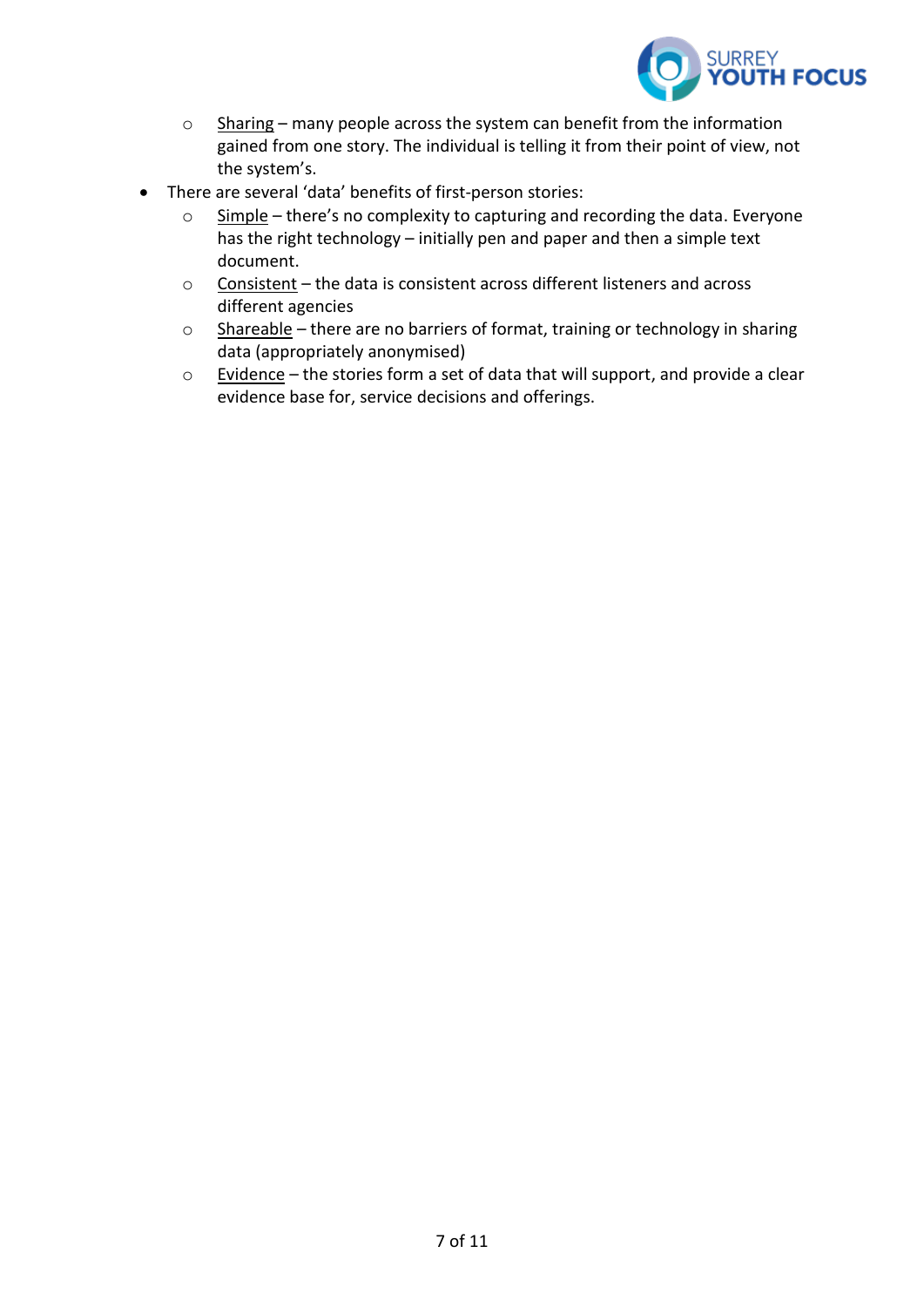

# **STEP 4 – SENSE-MAKING**

#### **Understanding what people are telling us**

# **What is involved?**

- i) Seek out a variety of people from across the system who have an interest in the chosen line of enquiry or been part of the story collection.
- ii) Make sure that you have a high quality scribe who listens carefully and records the conversation in detail.
- iii) Read each story out loud, slowly, in turn. IMPORTANT: do this in the FIRST person.
- iv) Share and explore what you notice, what are the meta themes e.g. connections, coping strategies, environment, identity.
- v) Consider what the story tells you in terms of Mastery (good at something), Autonomy (control), Purpose (make a difference).
- vi) Think about what the young people are telling you, both directly and what they reveal indirectly.
- vii) Consider what the story tells you for the a) the young person, b) for an individual organisation or c) for the system - What can we take away to action?
- viii)Agree what needs to be researched in more detail. It is highly likely that you will want further information and hence it may be appropriate to do further iterations of SAIL to explore some themes in more detail.
- ix) As a group, agree an action plan that you believe will help improve the lives of children and families. Starting small experiments to find out what will happen if you change one bit of a service or system is highly recommended, rather than 'big bang' transformational approaches.

#### **Notes/tips**

- Be aware of your own unconscious bias as you read or listen to the story.
- Children and young people are not a homogenous group and care is needed to identify similarities and differences.
- Be open as you share your response with colleagues, how did the story feel to you, did it trigger any thoughts.
- The person reading the story might miss what is being said as they are concentrating on the reading.
- Giving credit and feedback to CYP who have completed these stories they have taught us things!
- This process gives the opportunity for CYP to expand their stories more powerful than a survey which might have returned shorter, single word answers.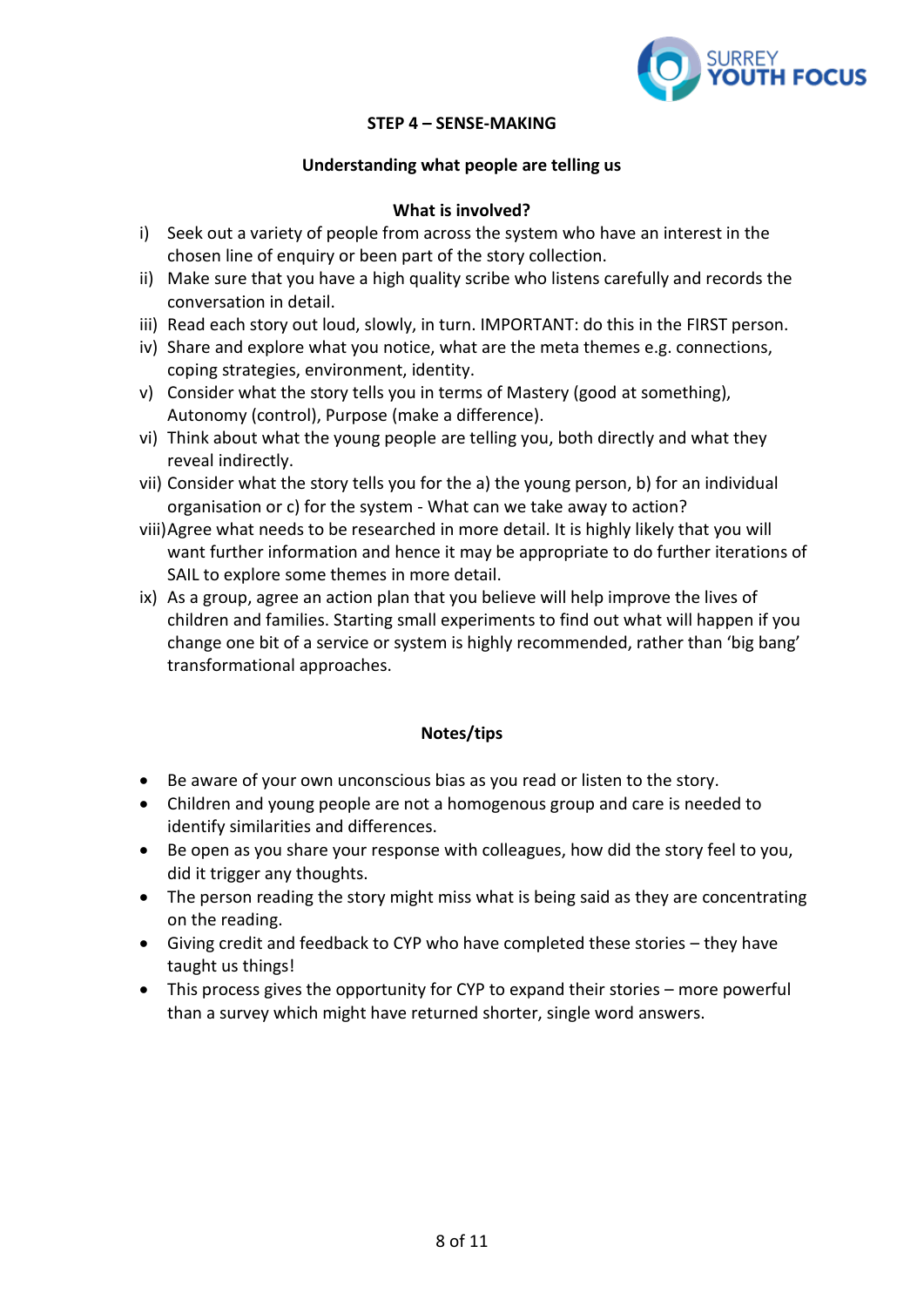

# **EXAMPLE STORY - OUT OF LOCKDOWN**

**These are the words of a female young carer age 16 in Surrey who was asked about her experiences related to lockdown.**

- **1) We would like to know about your 'day'.**
	- **a. Tell us what most days are like at the moment**
	- **b. Tell us about a bad day**
	- **c. Tell us about a good day**

*It's nice to have a lie in now as school is finished. I'll help prepare breakfast for mum and help her pick out an outfit. I'll help her dress if she needs help. Then I'll have some time out and then we have dinner as a family.*

*My bad days depend mainly on if mum is having a bad day. If she is, I'll stay with her. It's not really physical stuff that makes it a bad day. It's more the emaotional impact. Trying to cheer her up, chat, make her feel better and take her mind off things.*

*Again, my good days are linked to mum. If she's ok then I can have a happy, non-worrying day.*

#### **2) Tell us what lockdown was like for you.**

*I liked spending time as a family as this can be quite rare. Dad works and I go to school ( so does my brother). So we are in and out. During lockdown as we were together ALL the time, it sounds funny, but we got to know each other better. I also liked that as we were altother in the house, I knew that everyone was safe.*

*What did I dislike? Well, it's funny that I said I liked us all being together, but at the same time, I couldn't get away from people annoying me! Or having to look after mum. Not that I minded but I didn't get a break. School is a break. Seeing my friends is a break. Also the repetitive nature of the whole thing. It was good at the beginning as it was unusual but as time went on, it got a bit boring. There are only so many box sets that you can watch. We don't have family near to help but before lockdown friends used to pop in. Obviously that all stopped and I missed that.*

*Mmmm – how have I changed? I think that I've become more patient. I also don't procrastinate as much. I just get on with things. Not sure why that is!! I learnt to have to use other things to relax/distract me. My friends would usually provide a lot of that but it's not the same on the phoen or zoom. So, I loved colouring – those pattern books. I could do them for hours!*

*I learnt that I don't always have to go out. Yeah, I love being with my friends but I learnt to enjoy my own company.*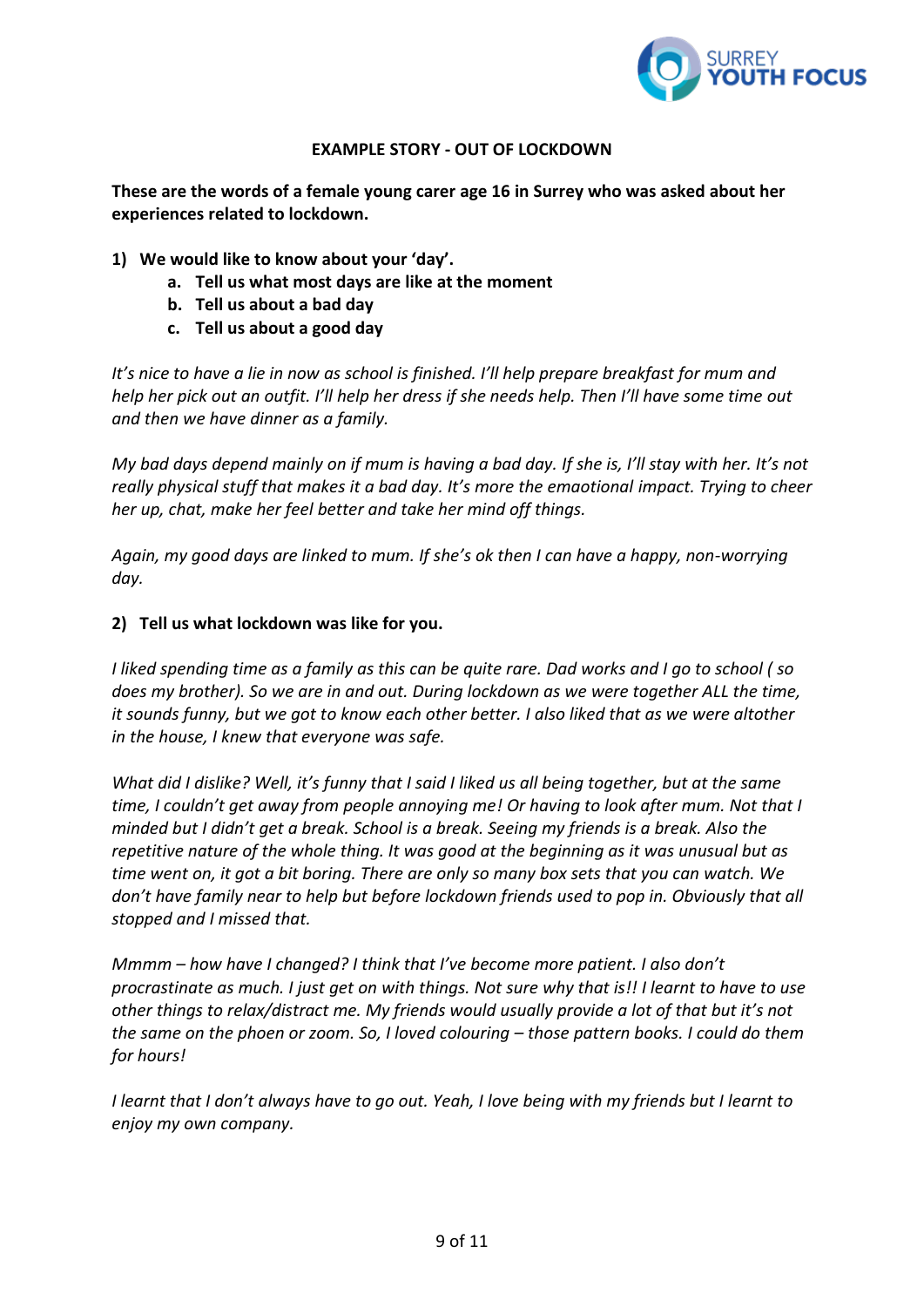

# **3) Tell us about the next few months in your life.**

*I've just finished school, so I'm REALLY looking forward to summer. Hot weather, seeing friends. That kind of thing. I was meant to be going away with my friends but we had to cancel; as everything was all booked up. I'm now just going away to Ireland to see family. I'm quite concerned that corona will come back and we''l all be back where we started. Everyone is getting out and about and acting like it;'s all over but it's not. I'm frightened all this will lead to another lockdown or there will be another spike and there will be lockdowns.I'm angry when I see people not wearing masks. They still should be. It's not the June deadline yet. They should be wanting to protect others. It's good that everyone is getting vaccinated although my mum and dad haven't been yet. I'm not sure why mum hasn't. She's vulnerable because of her illness. I'll have to ask her.* 

*I'm definitely going to see more of my friends now and do all the things that we haven't been able to do recently. We're all quite good at doing the social distancing thing – although we do forget sometimes. It's hard you know?!*

*I'm a bit nervous about getting my GCSE results but there's not a lot that I can do about that now! They were difficult but I guess everyone found them like that. I'm hoping to go to my sixth form to do my A levels. I'm nervous about results day.*